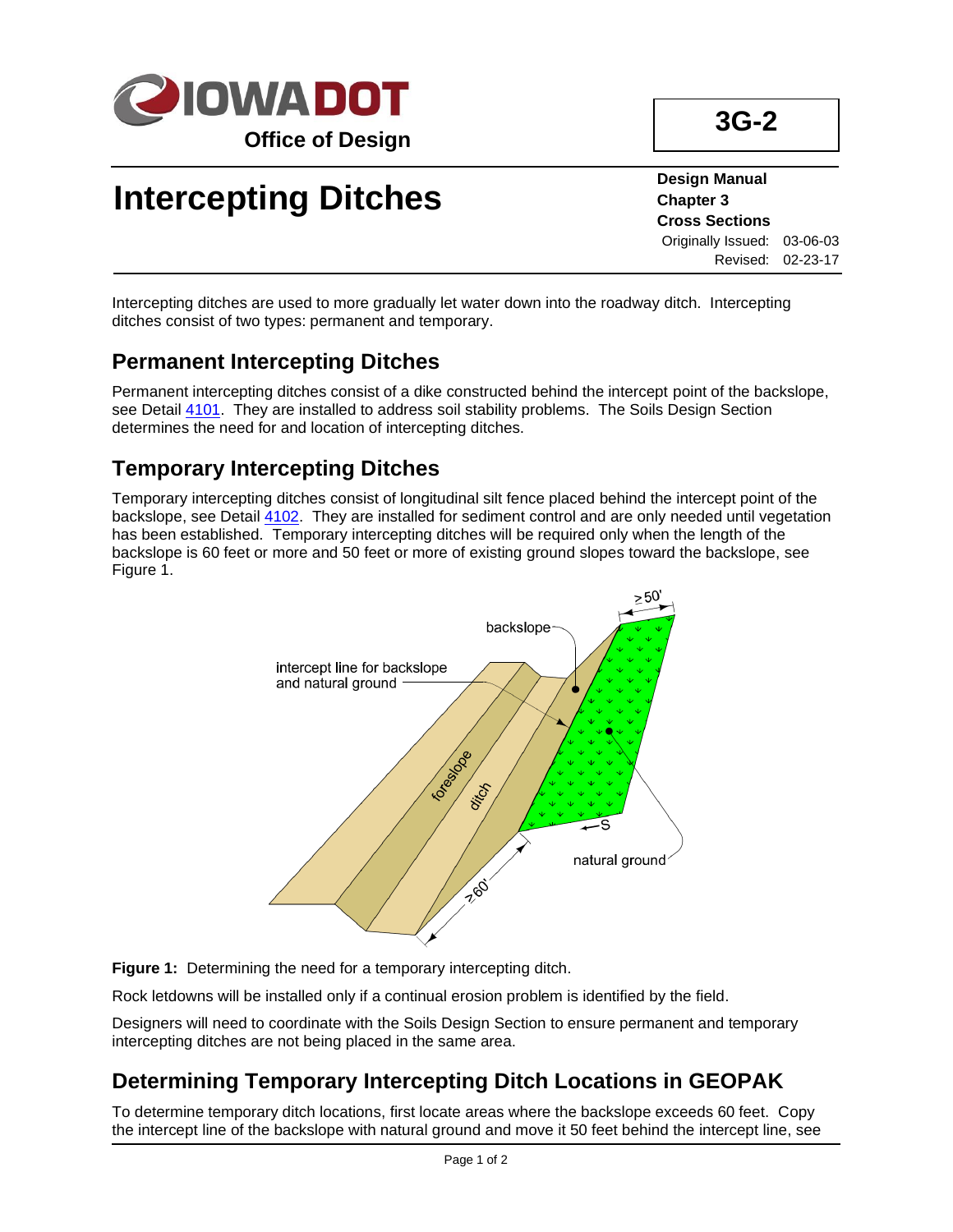Figure 1. Check the direction of flow. If flow across the natural ground is towards the backslope, place a temporary intercepting ditch.

#### **Rock Flumes for Intercepting Ditches**

Rock flumes (see [EC-301\)](../SRP/IndividualStandards/ec301.pdf) are used to let the water down the backslope. Work with the [Agronomist](01B-02/Agronomist.pdf) to determine locations for rock flumes.